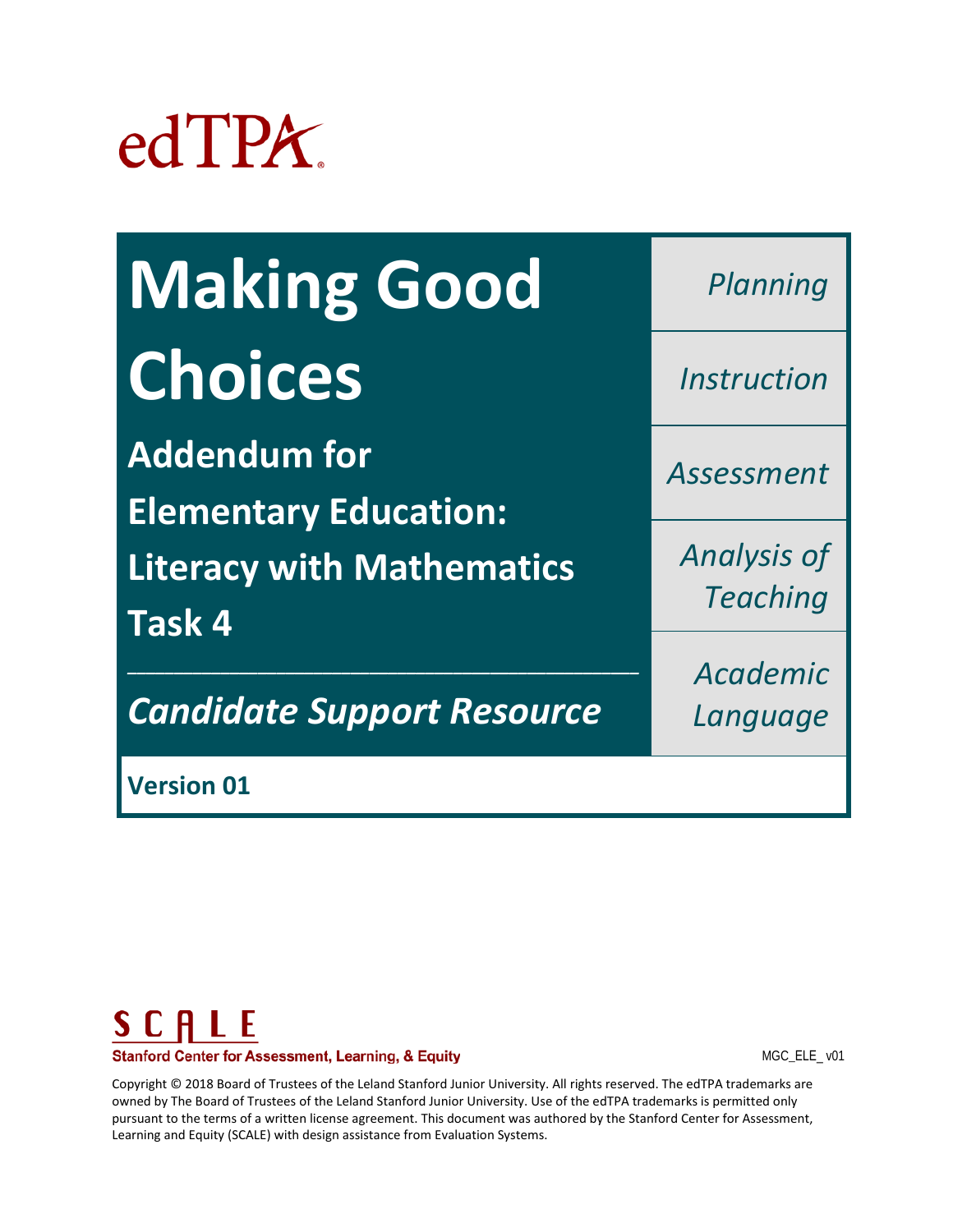# **Mathematics Task 4: Assessing Students' Mathematics Learning**

**For the Mathematics Task 4,** you will develop or adapt a relevant formative assessment of student learning, analyze student work samples, and design and teach a re-engagement lesson focused on student needs. This task is completed only by candidates using the **Elementary Education: Literacy with Mathematics Task 4** Handbook.

<span id="page-1-0"></span>

| <b>Key Decisions</b>                                     |                                                                                                                                                                                                                                                                                                                                                                                                                                                                                                                                                      |
|----------------------------------------------------------|------------------------------------------------------------------------------------------------------------------------------------------------------------------------------------------------------------------------------------------------------------------------------------------------------------------------------------------------------------------------------------------------------------------------------------------------------------------------------------------------------------------------------------------------------|
| Mathematics Task 4-<br><b>Setting the Context</b>        | Does Mathematics Task 4 need to be completed in<br>the same classroom that I use for the Literacy<br>tasks?<br>How do I choose the central focus for<br><b>Mathematics Task 4?</b><br>Do I need to teach the learning segment for<br>$\bullet$<br><b>Mathematics Task 4?</b><br>What kind of student formative assessment should<br>$\bullet$<br>I choose for my assessment?<br>What kind of evaluation criteria do I need for the<br>$\bullet$<br>formative assessment?<br>How detailed does my lesson segment overview<br>$\bullet$<br>need to be? |
| <b>Analysis of Student</b><br><b>Work-Whole Class</b>    | What is the focus of the whole class analysis from<br>$\bullet$<br>the formative assessment?<br>How detailed should the whole class analysis be?<br>$\bullet$                                                                                                                                                                                                                                                                                                                                                                                        |
| <b>Analysis of Student</b><br><b>Work-Focus Students</b> | How do I choose the students to include as the<br>$\bullet$<br>focus students for the re-engagement lesson?<br>What am I looking for when I analyze the student<br>$\bullet$<br>work of the three focus students from the original<br>learning segment?                                                                                                                                                                                                                                                                                              |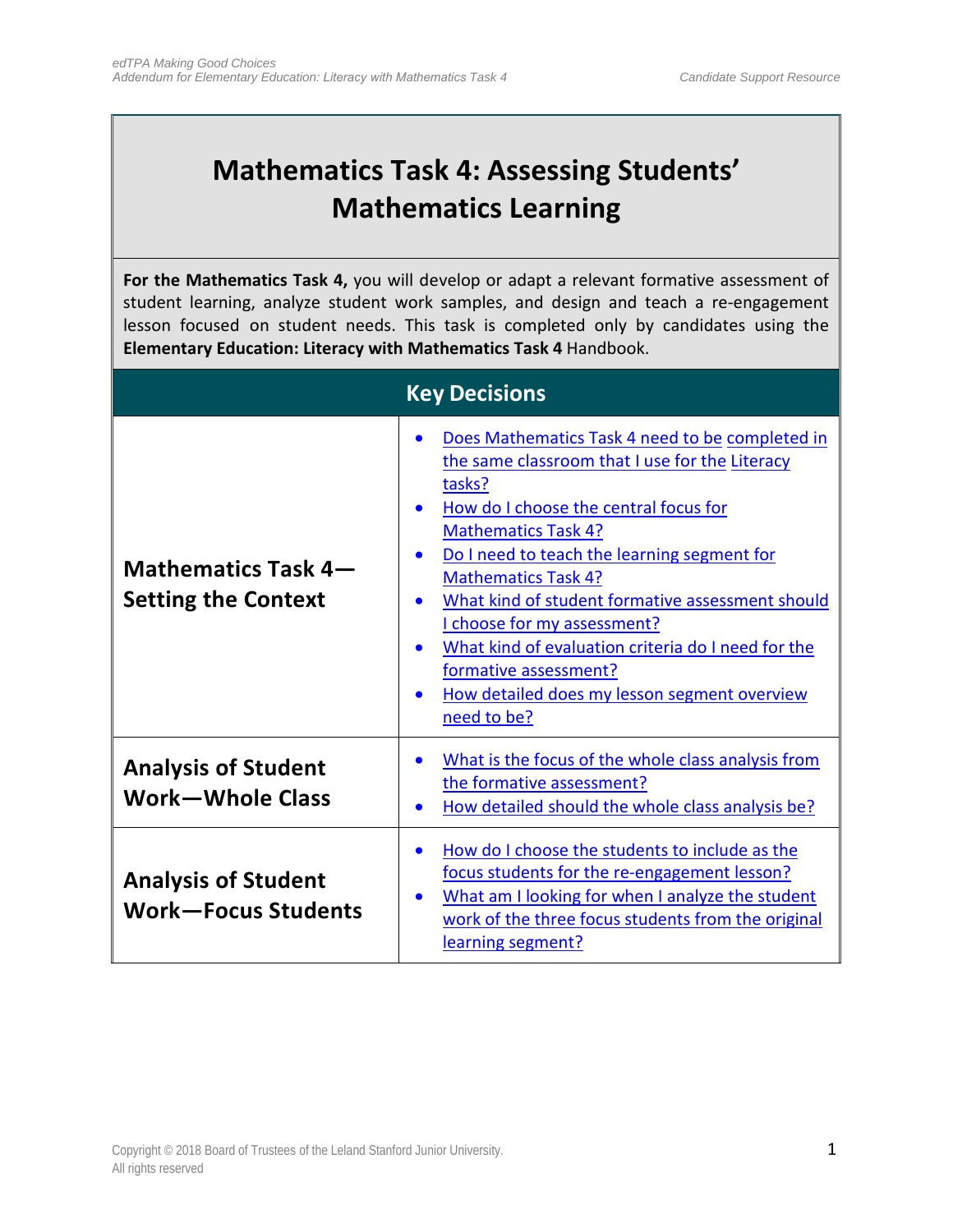| Re-engagement | What does it mean to re-engage students?<br>$\bullet$<br>What should I think about when planning the re-<br>$\bullet$<br>engagement lesson?<br>How much detail do I need to include for the<br>$\bullet$<br>lesson plan for the re-engagement lesson?<br>How do I design and/or choose the assessment for<br>$\bullet$<br>the re-engagement lesson?<br>How will I use the work samples for the re-<br>$\bullet$<br>engagement lesson?<br>How do I determine the effectiveness of my re-<br>$\bullet$<br>engagement lesson? |
|---------------|----------------------------------------------------------------------------------------------------------------------------------------------------------------------------------------------------------------------------------------------------------------------------------------------------------------------------------------------------------------------------------------------------------------------------------------------------------------------------------------------------------------------------|
|---------------|----------------------------------------------------------------------------------------------------------------------------------------------------------------------------------------------------------------------------------------------------------------------------------------------------------------------------------------------------------------------------------------------------------------------------------------------------------------------------------------------------------------------------|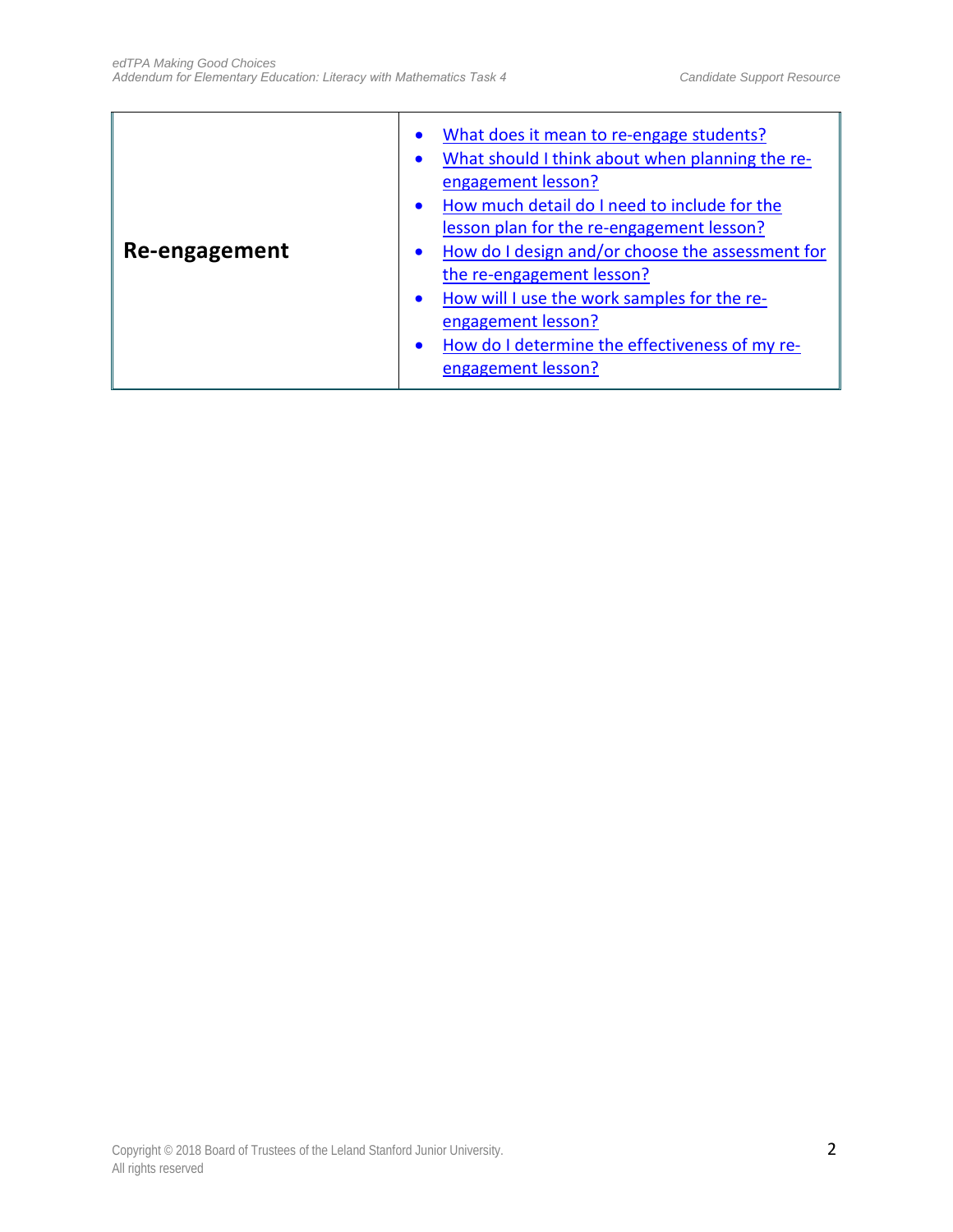# **Mathematics Task 4—Setting the Context**

# <span id="page-3-0"></span>*Does Mathematics Task 4 need to be completed in the same classroom that I use for the Literacy tasks?*

Mathematics Task 4 can be completed in the same classroom as the Literacy tasks *OR* can be completed in a different classroom or fieldwork setting. Regardless of where you complete Mathematics Task 4, you must complete the Task 4 Elementary Mathematics Context for Learning Information. Be sure to read the handbook for elaborated directions on completing Mathematics Task 4.

**NOTE:** The order in which you complete the Literacy tasks (Tasks 1–3) and Mathematics Task 4 does not matter, but **the entire Elementary Education: Literacy with Mathematics edTPA (Tasks 1–4)** must be submitted at the same time for official scoring during the same scoring/submission window.

<span id="page-3-1"></span>Back to Mathematics Task 4 [Key Decisions Chart](#page-1-0)

### *How do I choose the central focus for Mathematics Task 4?*

Mathematics Task 4 requires you to describe a learning segment and select a formative assessment based on a specific central focus or mathematics topic, prior to teaching your re-engagement lesson. The learning segment should focus on a specific mathematics topic that students **have not yet mastered**. This mathematics topic can be any topic that relates to your students' learning needs and should reflect a balanced approach to mathematics that will allow students opportunities to demonstrate conceptual understanding, procedural fluency, and mathematical reasoning/problem-solving skills.

Because you will need to identify an area of struggle related to the formative assessment, **it is important that the central focus be one that students have not yet mastered.**

<span id="page-3-2"></span>Back to Mathematics Task 4 [Key Decisions Chart](#page-1-0)

#### *Do I need to teach the learning segment for Mathematics Task 4?*

Mathematics Task 4 is designed to occur either when the candidate has primary responsibility for mathematics instruction in the task *OR* when the candidate is only teaching occasional lessons. Therefore, the learning segment can be taught by either you **OR** the cooperating teacher. It should be taught by whoever has the primary responsibility for mathematics instruction at that time. If you are *not* teaching the learning segment and/or lesson, you **must** be involved in choosing and/or adapting the formative assessment that will be used for Mathematics Task 4. Even if you did not teach the lesson in which the formative assessment is given, you **must** teach the re-engagement lesson yourself.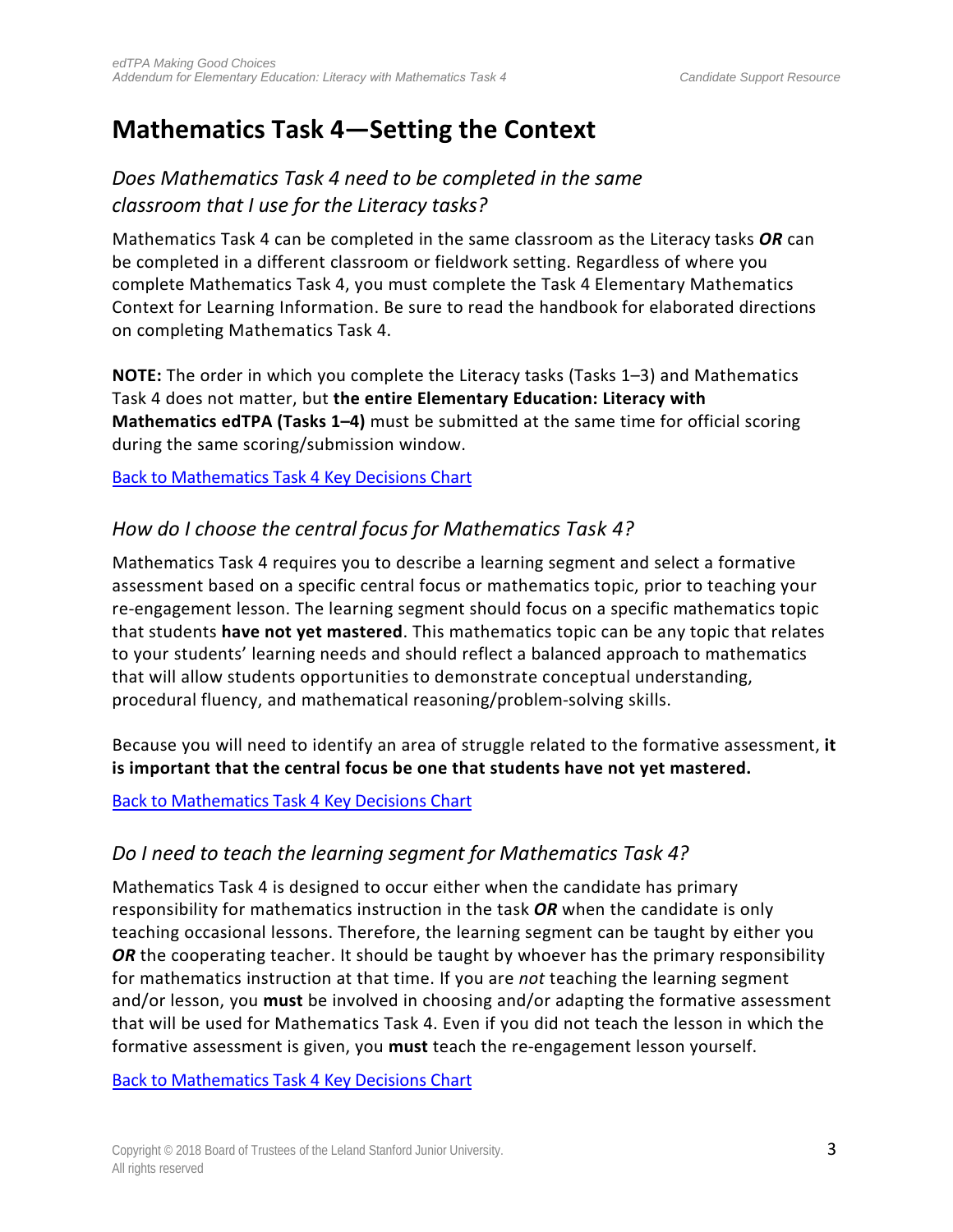#### <span id="page-4-0"></span>*What kind of student formative assessment should I choose for my assessment?*

The formative assessment that you choose should capture the whole class learning related to a specific mathematics topic within the learning segment. You want to make sure that the students have the opportunity to show conceptual understanding, procedural fluency, and mathematical reasoning/problem solving on the assessment. **The formative assessment must show the work of individual students, not groups of students.**

The formative assessment should be challenging enough that it will allow at least some of the students in the class to show areas of need (struggle, misconception, and/or misunderstanding). **Because you will be selecting three focus students who have an area of need related to the topic, make sure that the formative assessment will show differences in student skills and understandings related to the topic.**

<span id="page-4-1"></span>Back to Mathematics Task 4 [Key Decisions Chart](#page-1-0)

### *What kind of evaluation criteria do I need for the formative assessment?*

You need to define evaluation criteria **specific** to the mathematical topic and skill that you are assessing. When listing the evaluation criteria, think about the specific **skills and understandings** that students need to have to be successful on the formative assessment. You will analyze the formative assessment results based on the specific evaluation criteria that you identify. The evaluation criteria should go beyond counting the number of correct responses that a student has and should list specific skills and understandings, such as: "*Can draw at least two equivalent fractions for a given fraction; uses counting on to solve a join result unknown problem; names three attributes of a given shape."*

<span id="page-4-2"></span>[Back to Mathematics](#page-1-0) Task 4 Key Decisions Chart

#### *How detailed does my lesson segment overview need to be?*

In contrast to the lesson plans you created for the literacy learning segment (Tasks 1–3), your overview of the lesson segment should be **brief,** with just enough detail so that the scorer can understand what the segment entails. You do not submit lesson plans for Mathematics Task 4. However, for Mathematics Task 4 you will need to submit an Elementary Mathematics Context for Learning Information form, along with the Elementary Mathematics Learning Segment Overview template provided in your handbook. **Be sure to address all sections of the overview template,** while making sure that your completed overview is no longer than **2 pages in length**. It is best to **keep your overview simple.**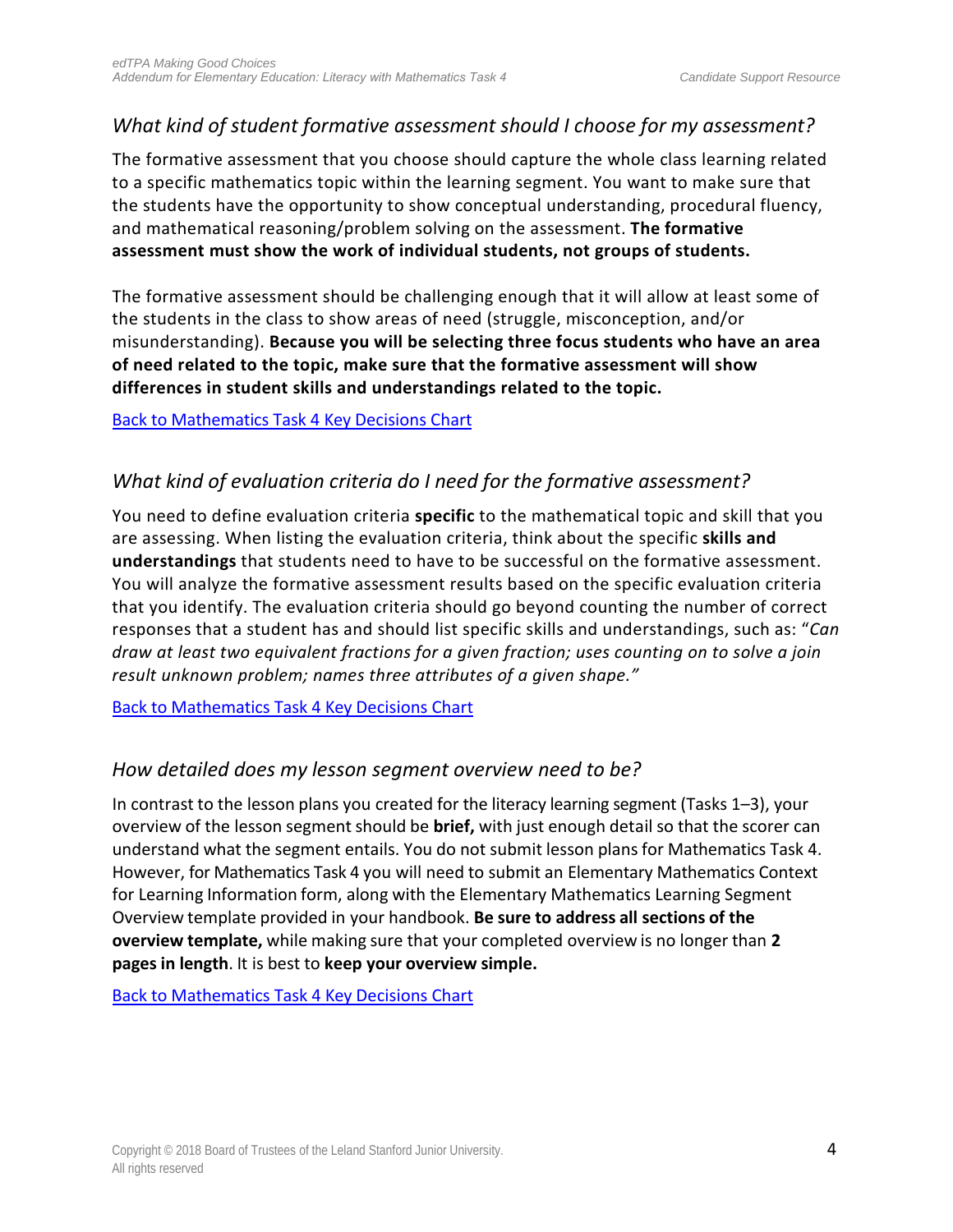# **Analysis of Student Work—Whole Class**

# <span id="page-5-0"></span>*What is the focus of the whole class analysis from the formative assessment?*

The analysis of the whole class will allow you to identify specific mathematics skills and understandings related to the central focus. In this analysis you will **identify a specific mathematical focus area where students struggled** (this can be a whole class struggle or a small group struggle).

<span id="page-5-1"></span>[Back to Mathematics](#page-1-0) Task 4 Key Decisions Chart

### *How detailed should the whole class analysis be?*

You are looking for patterns in the evidence—that is, consistencies among student responses both in terms of what students got right and what they got wrong. When describing student work, you will need to go beyond identifying what the class got right or wrong, or listing how many students met a specific criteria and how many did not. **You will need to look at the students' work both for evidence of what they have learned and understand, and evidence of any mathematical errors, confusions, and partial understandings in relation to the central focus**. You are also looking for consistencies within students' errors (e.g., the same types of mistakes being made). There are two types of patternsthat you should look for: qualitative patterns and quantitative patterns. Quantitative patterns of learning are patterns (consistencies) in the number of similar correct responses or errors across or within student assessments. Qualitative patterns of learning describe the specific understandings and/or misunderstandings of a mathematical skill or concept, partial understandings, and/or attempts at solution that underlie the quantitative patterns. *When discussing patterns of learning across the whole class, be sure to provide specific, concrete examplesto support your assertions***.** Do not merely cite frequencies of student responses or describe general understandings/ misunderstandings in their responses—always include examples and evidence from the students' work or your whole class data analysis. For example:

- Many students showed that they could . . . as we can see in Student 1's work on problem 2.
- Like most of the class, Students 2 and 3 showed in problem 6 that they could not ....

[Back to Mathematics](#page-1-0) Task 4 Key Decisions Chart

# **Analysis of Student Work—Focus Students**

### <span id="page-5-2"></span>*How do I choose the students to include as the focus students for the re-engagement lesson?*

From the whole class analysis, identify a specific need (struggle, misconception, and/or misunderstanding) that the whole class or a group of students have. Select three student work samples that provide evidence of this specific struggle (e.g., mathematical errors, confusions, partial understandings), and these three students will be your focus students.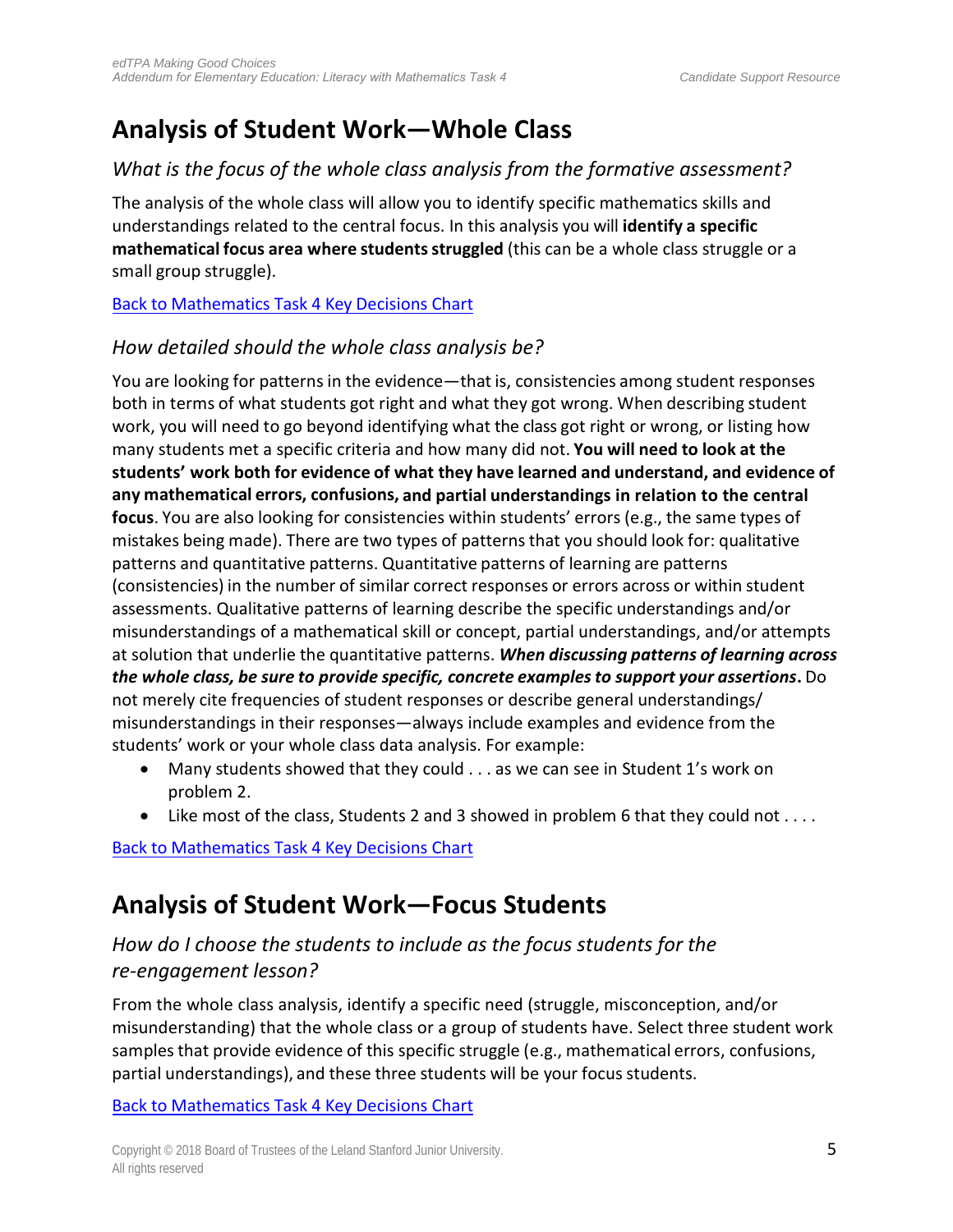### <span id="page-6-0"></span>*What am I looking for when I analyze the student work of the three focus students from the original learning segment?*

You will analyze the three focus student work samples, **specifically looking at evidence of their struggle, and explain how their struggle is related to mathematical understanding**. For example, if the identified struggle were with regrouping, you would look at work samples to see what the students' errors tell you about their understanding of regrouping. You would point to a specific example of an error in the student work (student didn't change the number of tens) and relate it to the skills and understanding needed (when regrouping, the number of tens lessens by one if ten is added to the ones place).

[Back to Mathematics](#page-1-0) Task 4 Key Decisions Chart

# **Re-engagement**

### <span id="page-6-1"></span>*What does it mean to re-engage students?*

A key aspect of effective teaching involves responding to student needs that surface during instruction. Teachers may respond by building on what students already learned in order to extend/deepen their knowledge or by revisiting a topic taught in the lesson (or a previous lesson) that may not yet be fully understood by the students. When revisiting a topic, effective teachers **use a different approach** with the assumption that the first approach did not work for all the students. Teachers of mathematics re-engage students by implementing different instructional strategies and using different representations while either correcting misconceptions or deepening understandings. For Mathematics Task 4, **you must re-engage the students in the area of struggle that you identified in the analysis** of the focus student work samples.

<span id="page-6-2"></span>[Back to Mathematics](#page-1-0) Task 4 Key Decisions Chart

### *What should I think about when planning the re-engagement lesson?*

For Mathematics Task 4, you will **use the student struggles (e.g., misunderstandings, partial understandings)that you identified in your analysis of the three student work samples, set a learning objective/goal, and design a re-engagement lesson,** as described in the handbook, to address those struggles. You will teach the re-engagement lesson to the three students (your focus students) one-on-one, in a small group, or with the whole class. You will then collect work samples from the three students to submit as artifacts (i.e., evidence) that support your analysis of the effectiveness of the re-engagement lesson. **Your instruction during the re-engagement portion of the task must specifically respond to the student needsthat surfaced in the original work samples. As you plan your re-engagement lesson, keep in mind how you will demonstrate the focus students' growth as well as explain how your instruction impacted their learning.**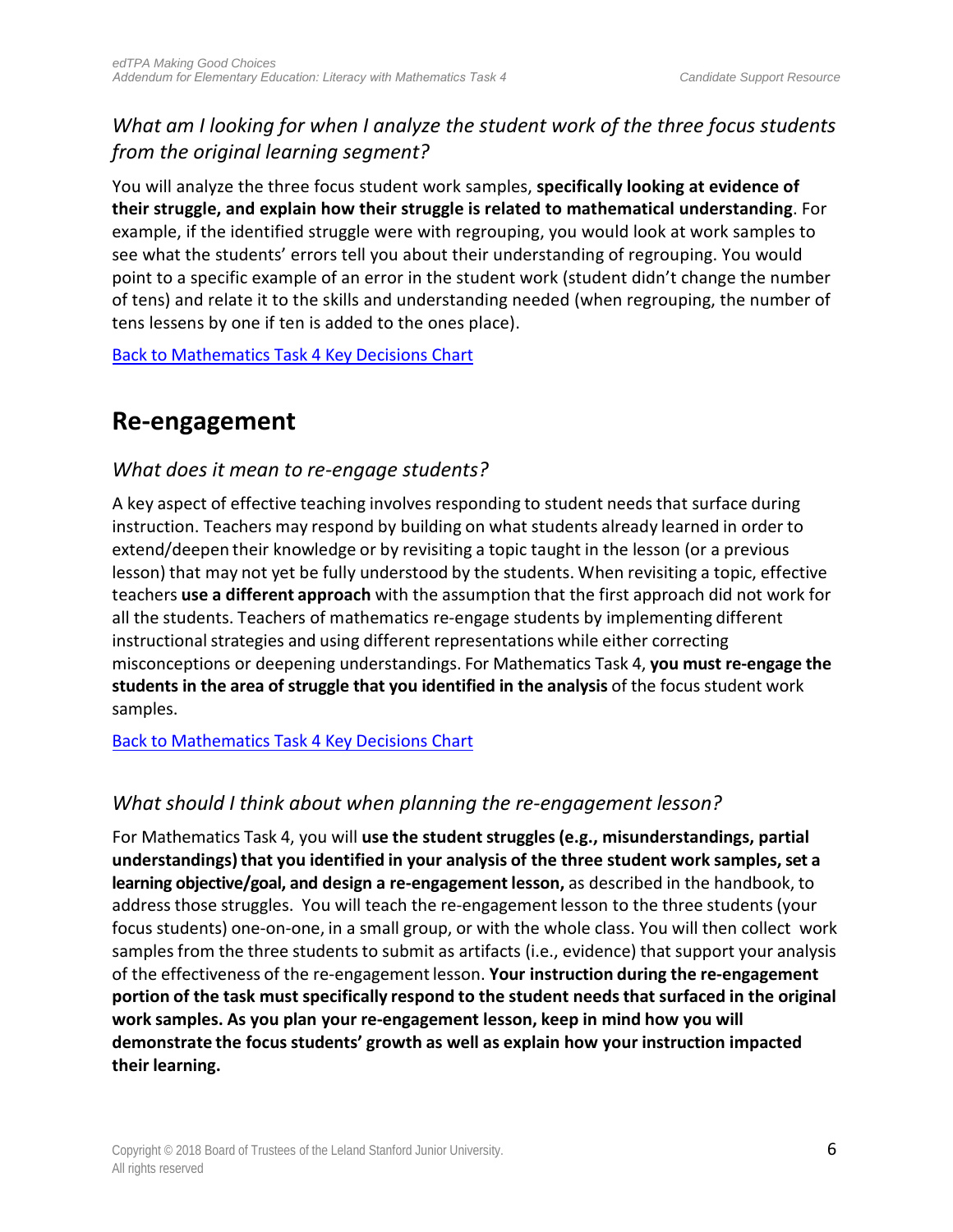**There are a number of approaches for re-engagement, but whatever approach is chosen should be driven by the analysis of student learning depicted in specific examplesin the three focus students' original work samples.**

<span id="page-7-0"></span>[Back to Mathematics](#page-1-0) Task 4 Key Decisions Chart

# *How much detail do I need to include for the lesson plan for the re-engagement lesson?*

The lesson plan for the re-engagement lesson should provide enough detail that the scorer can see that (1) the lesson deals with the same struggle as identified during the analysis of the focus student work and (2) that it uses a different approach than the original lessons in the Learning Segment Overview. The re-engagement lesson plan must include a learning objective/goal, the related content standards, the strategies and learning tasks to engage students, the representations or materials to be used, and the assessment(s) to monitor student learning during the re-engagement lesson.

<span id="page-7-1"></span>[Back to Mathematics](#page-1-0) Task 4 Key Decisions Chart

### *How do I design and/or choose the assessment for the re-engagement lesson?*

The assessment for the re-engagement lesson must show individual student work (or a video of an individual oral student assessment for primary grades) that relates to the identified area of struggle. Students should have an opportunity to show new learning specifically related to the area of struggle. The assessment should provide opportunities for students to demonstrate

- conceptual understanding;
- computational/procedural fluency; and
- mathematical reasoning/problem-solving skills.

<span id="page-7-2"></span>[Back to Mathematics](#page-1-0) Task 4 Key Decisions Chart

#### *How will I use the work samples for the re-engagement lesson?*

You will submit the re-engagement lesson assessment work samples from each of the three focus students. You will analyze the assessments to identify new evidence to determine students' skills and/or understandings related to the identified learning objective/goal. These samples should **provide new evidence of the three students' mathematical understanding in the area in which they were previously struggling.**